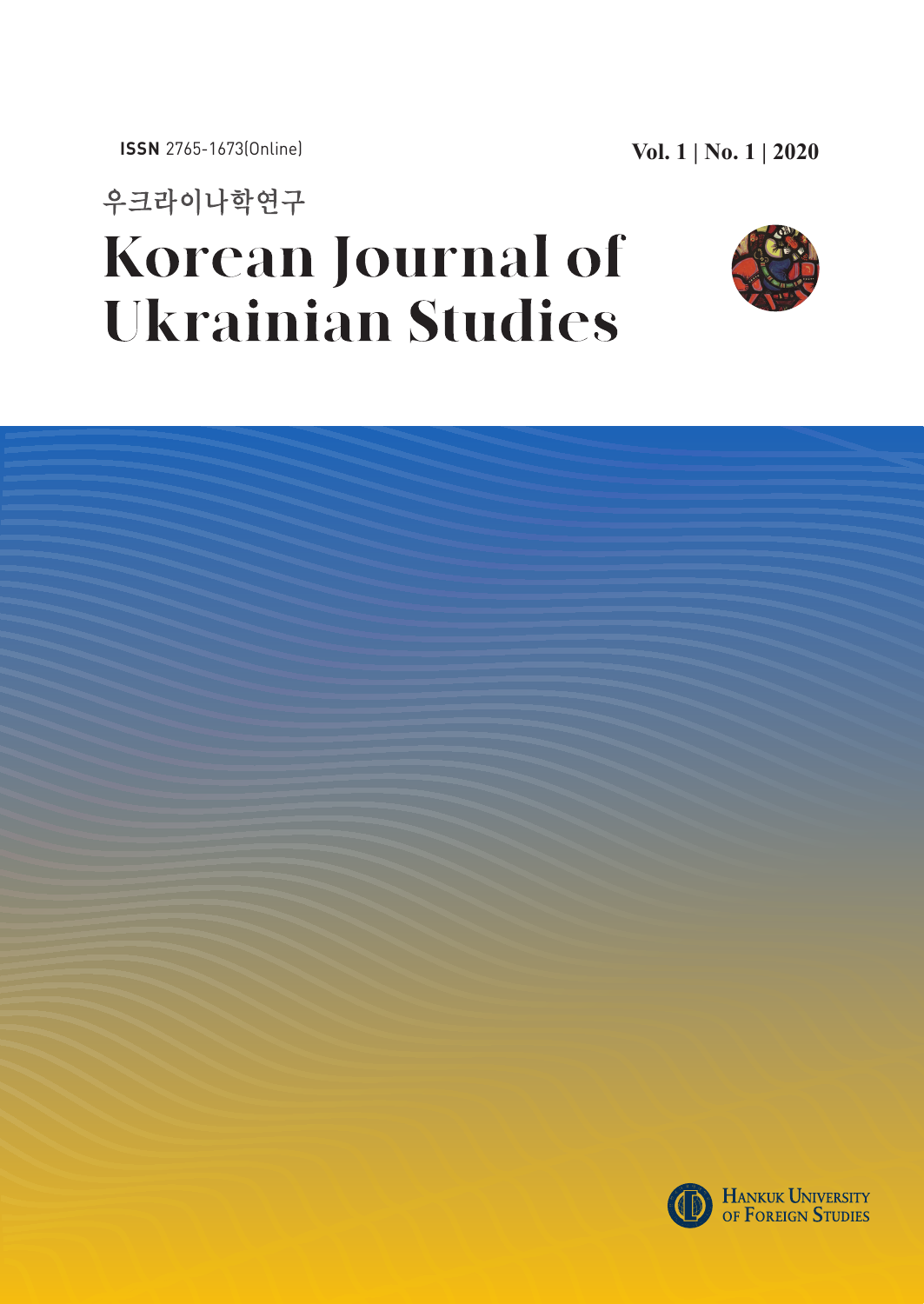## **Korean Journal of Ukrainian Studies** 우크라이나학연구

## **Vol. 1 | No. 1 | 2020**

Korean Journal of Ukrainian Studies (KJUS) is published by the Department of Ukrainian Studies, a member of the Hankuk University of Foreign Studies. KJUS is published biannually in June and December each year. This journal is indexed and abstracted in Korean Citation Index (KCI).

KJUS seeks theoretical or empirical research discussions about Ukraine and neighboring nations with an interdisciplinary approach in the area of arts, culture, folklore, anthropology, literature, linguistics, history, economy, politics, international relations and society. The editors also invite submissions from researchers in all fields of humanities and social science.

KJUS aims to promote the development of Ukrainian Studies in Korea and exchange various ideas, perspectives and research methods among researchers who are devoted to Ukrainian Studies around the world. KJUS publishes rigorous theoretical and empirical research papers, review articles, and book reviews.

KJUS is published twice a year (June 30 and December 30) in online version by the Department of Ukrainian Studies, Hankuk University of Foreign Studies, Korea. For details regarding manuscript submission, please refer to "Submission Guidelines" page or contact the editor at ukraine@hufs.ac.kr

# **Editorial Board**

#### **Editor-in-Chief**

**Sogu Hong.** Hankuk University of Foreign Studies, Korea | Folklore, Ukrainian Immigrant Culture **Iryna Zbyr.** Hankuk University of Foreign Studies, Korea | Folklore, Ukrainian as a Foreign Languages

#### **Board Members**

**Viktor Pylypenko.** Taras Shevchenko National University of Kyiv, Ukraine | Ethnology **Olena Hinda.** Ivan Franko National University of L'viv, Ukraine | Folklore, Immigrant Culture **Danuta Mazuryk.** Ivan Franko National University of L'viv, Ukraine | Linguistics **Sin Hyo Kim.**Jeju National University. Jeju island, Korea | Linguistics, Interpretation **Sung Wan Kim.** Gyemyung University, Daegu, Korea | Linguistics Halyna Ivanshkiv. The Ethnology Institute National Academy of Science, Ukraine | Arts **Yustyna Zanko.** University Paris-Est Creteil, France | Economics, International Relations **Sang Won Kim.** Kookmin University, Seoul, Korea | Economics **Vasyl Ivashkiv.** Ivan Franko National University of L'viv, Ukraine | Literature, Folklore **Olena Shchegel.** Hankuk University of Foreign Studies, Korea | Korean Literature, Ukrainian Studies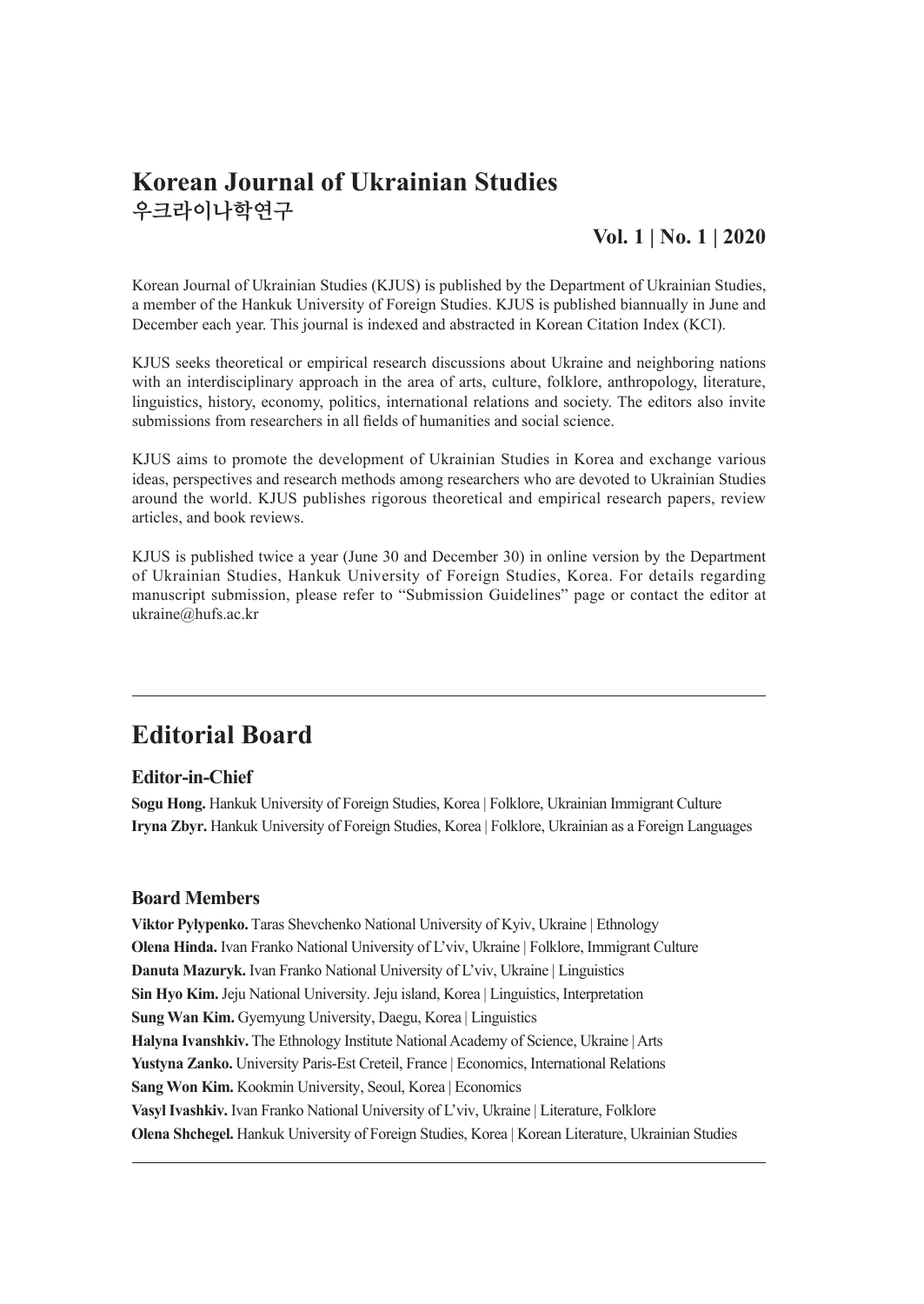## **Korean Journal of Ukrainian Studies** 우크라이나학연구

**Vol. 1 | No. 1 | 2020**

**Editor** Editor<br> **Editor**  $2020$ 

| <b>Publisher</b>        | Inchul Kim        |
|-------------------------|-------------------|
| <b>Editor</b>           | Sogu Hong & Iryna |
| <b>Publication Date</b> | December 30, 2020 |

ADDRESS Hankuk University of Foreign Studies, Global Campus 81, Oedae-ro, Mohyeon-eup, Cheoin-gu, Yongin-si, Gyeonggi-do, 17035, Korea. Tel : +82-31-330-4873 E-mail : soguhong@hufs.ac.kr Homepage address : https://www.koreanjournalofukrainianstudies.com

PRINTED BY DAHAE publishing company 171-1, Inhyun-dong. Jung-gu, Seoul, Korea Tel : +82-2-2266-9247 Fax : +82-2-2266-9247 E-mail : dhp9247@empas.com